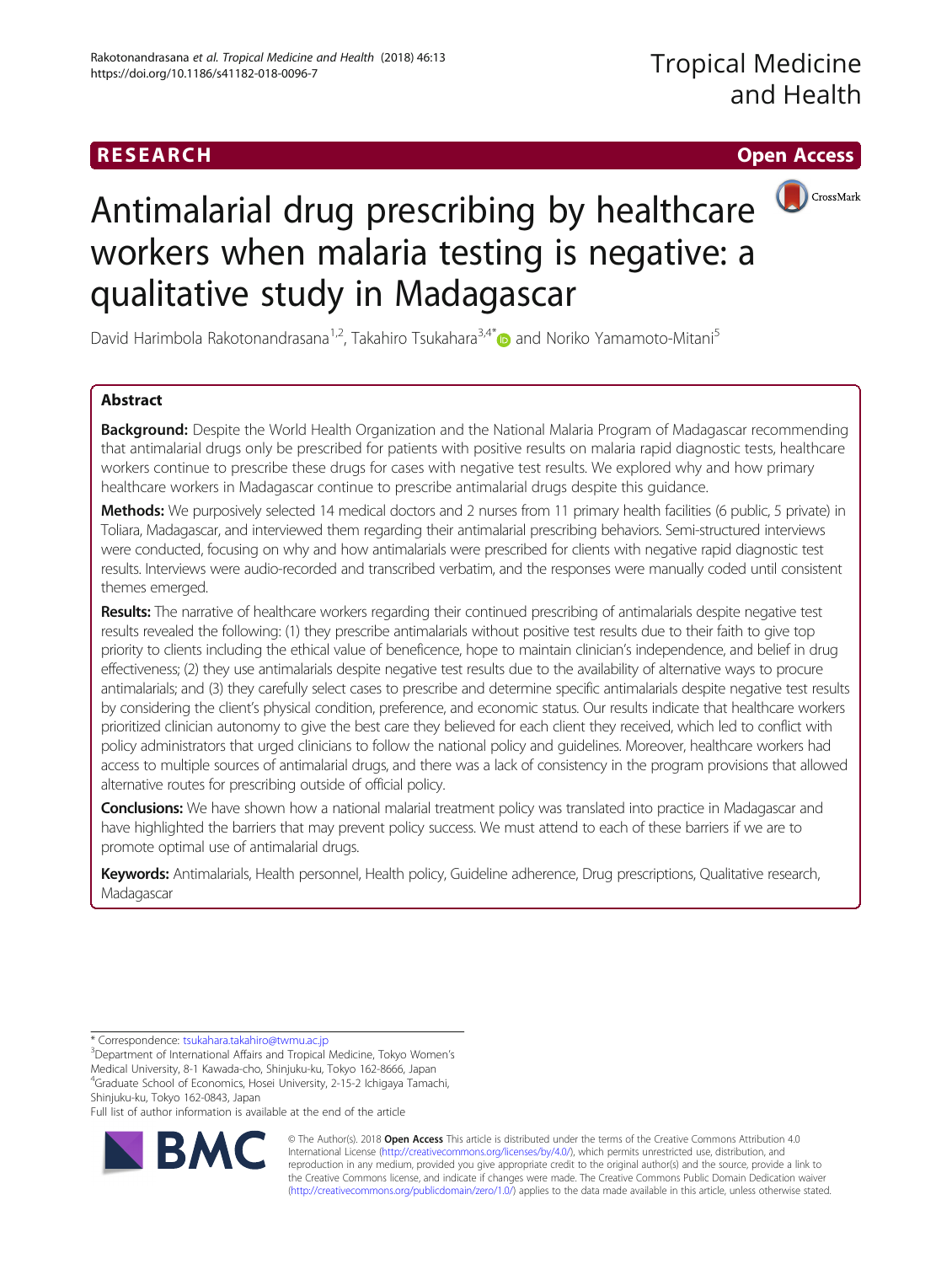# Background

Parasitological malaria diagnosis, using either a rapid diagnostic test (RDT) or microscopy, has been an essential component of the World Health Organization's (WHO) guidelines for malaria control [\[1](#page-8-0), [2\]](#page-8-0). RDTs are preferable in primary healthcare facilities (PHFs) and community settings with limited resources, because unlike microscopy, they are easy-to-use, not time-consuming, and do not require electricity [[1](#page-8-0)]. These advantages mean that RDTs are used in 43 out of 45 African countries in which malaria is endemic [[3](#page-8-0)]. The test-oriented prescribing practice will allow the prevention of not only the wastage of the more efficient but more expensive artemisinin-based combination therapy (ACT) but also of the development of malaria parasite strains, which are resistant to the therapy.

In reality, malaria over-diagnosis and misdiagnosis have continued to be recognized problems in malariaendemic countries in Africa and Asia [[4\]](#page-8-0), and healthcare workers (HWs) at PHFs have continued prescribing antimalarial drugs without positive test results. Several studies have reported that fewer than 50% of HWs adhere to negative RDT results  $[5-8]$  $[5-8]$  $[5-8]$ , although the rate of prescribing antimalarial drug for test-negative cases varies widely (19.0–99.9%) [[9\]](#page-8-0). To benefit from the improved cost-effectiveness of more accurate diagnosis, we need a better understanding of why this over-prescribing behavior occurs.

Unlike in other malaria-endemic countries in Africa, in Madagascar, medical doctors play a principal role in the routine clinical work at PHFs. We previously reported that > 80% of HWs prescribe antimalarial drugs in case of negative test results in Madagascar and that more frequent supervision and experience of frequent RDT positive results in HWs practice have increased their National Malaria Program (NMP) adherence [\[10](#page-8-0)]. However, we do not have sufficient knowledge about why and how HWs at PHFs in malaria-endemic regions make treatment decisions for test-negative cases. A qualitative approach can allow us to better understand the perspective of HWs, using which HWs make certain treatment decisions that were not known in previous quantitative studies.

In this qualitative study, we aimed to understand why and how HWs in Madagascar prescribe antimalarial drugs despite negative test results. After gaining more insight into the practice perspectives of these HWs, we then aimed to explore how protocols can be developed for antimalarial drug use and educational programs to promote correct prescribing habits.

# Methods

# Study setting

This study was conducted at regional PHFs in Toliara, the capital of the Atsimo-Andrefana region of Madagascar. This region is characterized as semi-arid with short, occasional, and epidemic-like malaria transmission [\[11](#page-8-0)]. The proportion of malaria positive using RDT was 2.4% in this region in 2011 [\[12\]](#page-8-0).

PHFs are the smallest healthcare system in which qualified HWs (i.e., medical doctors, nurses, or midwives) work in Madagascar. In general, a medical doctor is engaged in routine clinical work as a principal prescriber at PHFs. Health services related to malaria are mainly provided at PHFs by HWs, but they only received outpatients, and patients who need hospitalization are referred to district hospitals.

The District Health Service (DHS) works in collaboration with PHFs to supervise malaria treatment programs and support HWs by giving explanations, praise, or remarks and by updating knowledge. Some HWs at PHFs in the region where this study was conducted received training by the DHS in 2007. Since then, supplementary guidance about managing patients with fevers has occasionally been given to HWs, in written or verbal format, to improve the program. However, there are other programs concerning malaria treatment in Madagascar. In 2006, a separate malaria guideline was launched as a part of the already established Integrated Management of Childhood Illnesses (IMCI) program. These programs not only provide training at medical and nursing schools but also provide continued training to HWs.

#### NMP in Madagascar

With some modification for national adaptation, the recommendation of World Health Organization for malaria control [[13\]](#page-8-0) led to the development of the new NMP in Madagascar. This program  $[14]$  $[14]$ , which was launched in 2005, provided all PHFs with multiple strategies for malaria treatment based on the assumption that RDTs are widely available in Madagascar. Specifically, the NMP guidance has recommended that all fever cases (i.e., > 37.5 °C) be tested by RDT or microscopy and that therapy with antimalarials only be prescribed for patients with positive RDT results. In our study setting, parasitological confirmation of malaria was mandatory before prescribing ACT, with the exception that parasite-based diagnosis was not available.

ACT with artemisinin and amodiaquine was the main approach authorized by the government for treating uncomplicated malaria. Artemisinin-lumefantrine was only indicated if this first-line treatment failed. For severe and/or complicated malaria, treatment with quinine injection was recommended. In pregnancy, women who were RDT-positive were prescribed quinine tablets, whereas sulfadoxine-pyrimethamine (SP) was used as intermittent preventive treatment. In the NMP, chloroquine is no longer used for malaria treatment and hence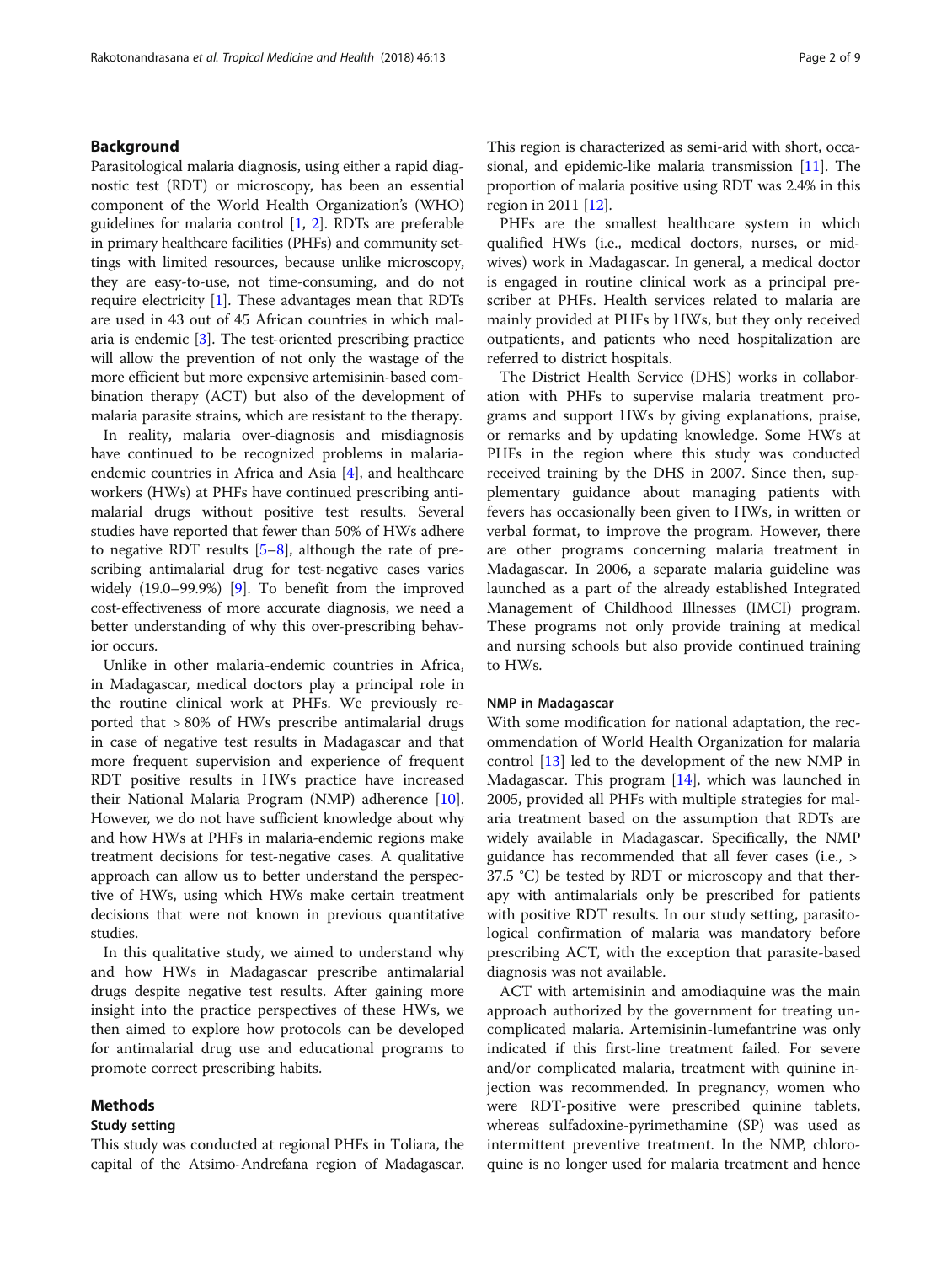should be withdrawn from PHFs. The NMP has been officially updated in 2007 and 2013  $[11, 15]$  $[11, 15]$  $[11, 15]$  $[11, 15]$ ; however, the guideline on antimalarial use has not changed since 2005.

# Availability of antimalarial drugs

In Madagascar, antimalarial drugs are readily available outside governmental healthcare structures, including in private pharmacies and local shops, or from private donations that are beyond governmental control. At the time of the study, several medications were available both in regional services and in private sectors: (1) artemisininamodiaquine (government-authorized ACT) was mainly available in PHFs, with limited availability in private facilities; (2) other ACTs (e.g., artesunate-amodiaquine and artemether-lumefantrine) were available at local pharmacies and from community HWs not in the public sector; (3) SP was also available in both public and private health sectors; (4) chloroquine, though officially withdrawn from PHFs, was still available at some private healthcare facilities, local pharmacies, and even local shops; (5) oral quinine tablets were available for pregnant malaria clients in PHFs; and (6) quinine injection was available for severe and complicated malaria in PHFs. Prescribers were free to determine which specific antimalarial drugs to use per case from these options.

The availability of antimalarial drugs has not changed. The latest report of a nationwide study has shown that antimalarials, such as quinine, chloroquine, amodiaquine, and SP, continued to be used, particularly for children aged < 5 years with fever and that the amount of conventional antimalarial use exceeded that of ACTs in 2016 [\[16](#page-8-0)].

# Data collection

As we previously reported, 82% (63/77) HWs declared that they prescribed antimalarial drugs in case of RDT negative in the study region [\[10](#page-8-0)]. From these 63 HWs, we purposively selected 14 medical doctors and 2 nurses from 11 PHFs. Among the 16 participants, 10 were males. All HWs from private health centers were medical doctors, but from public PHFs, six were medical doctors and two were nurses. Concerning experience, 12 HWs had been qualified for more than 5 years, and only 5 of these had received official training about the NMP (Table 1).

The first author (DHR) visited the PHF settings twice, once in December 2008 and once in October 2009, approximately 3–4 years after the NMP had been introduced. DHR is a native speaker of the language used in the interviews. Interviews lasted 20–45 min per participant. The following open-ended questions with followup probe questions were used: (1) Why do you prescribe antimalarial for clients without positive RDT results? and (2) How can you prescribe an antimalarial to clients

| Page 3 | C<br>' of ⊹ |
|--------|-------------|
|--------|-------------|

| <b>Table 1</b> Characteristics of healthcare workers |  |
|------------------------------------------------------|--|
|------------------------------------------------------|--|

| Variables                               | Frequency<br>N (%) |
|-----------------------------------------|--------------------|
| Age (completed years)                   |                    |
| $31 - 40$                               | 8(50)              |
| $41 - 50$                               | 5(31.3)            |
| $51 - 60$                               | 3(18.7)            |
| Sex                                     |                    |
| Male                                    | 10(62.5)           |
| Female                                  | 6(37.5)            |
| Qualification                           |                    |
| Doctor                                  | 14 (87.5)          |
| Nurse                                   | 2(12.5)            |
| Type of workplace                       |                    |
| Public primary health center            | 8(50)              |
| Private primary health center           | 8(50)              |
| Trained on malaria program/RDT          |                    |
| Yes                                     | 5(31.3)            |
| No                                      | 11(68.7)           |
| Number of years from graduation         |                    |
| $1 - 5$                                 | 4(25)              |
| $6 - 10$                                | 6(37.5)            |
| $11 - 15$                               | 2(12.5)            |
| >15                                     | 4(25)              |
| Number of years at the current position |                    |
| $1 - 2$                                 | 5(31.3)            |
| $3 - 5$                                 | 8(50)              |
| > 5                                     | 3(18.7)            |

RDT malaria rapid diagnostic test

who did not test positive? All interviews were recorded with a digital recorder, transferred to a laptop immediately after the interview, and transcribed within a few days. During the second visit, additional interviews were conducted to gain answers to the questions emerged from the first coding series. Collected data were managed, coded, and categorized in the same way.

#### Data analysis

Shortly after the initial visits, the first five interviews were translated into English and coded cyclically by the authors until consistent categories emerged. Those categories were then grouped into themes. When a new theme emerged that was not compatible with existing themes, we created a new one. We continued with the same approach until all data were coded and collated into several themes. We adopted the coding method developed by James Spradley using four analytical procedures: domain analysis, structural analysis, taxonomic analysis, and componential analysis [[17](#page-8-0)]. DHR conducted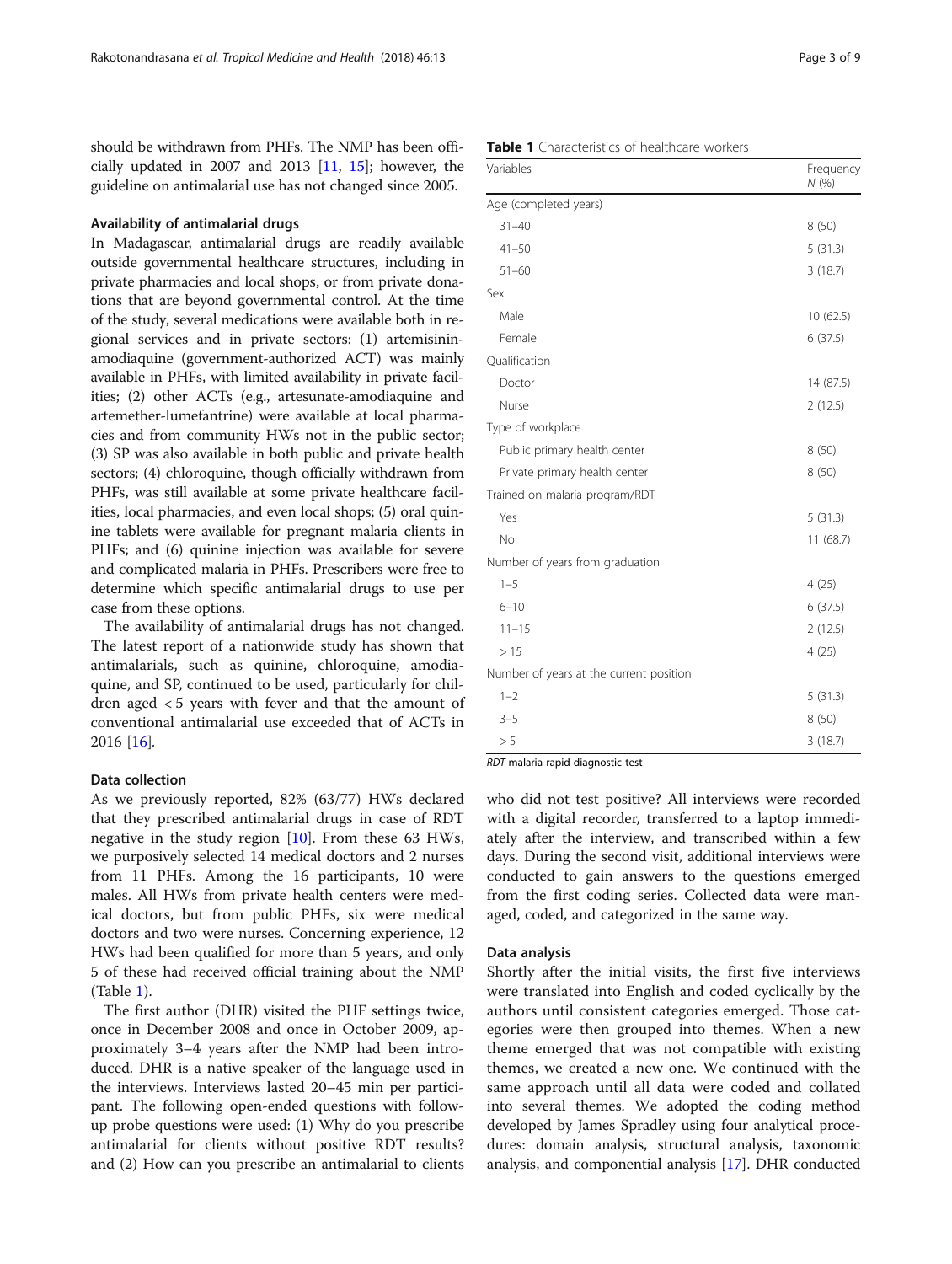initial coding, and all authors were involved in the subsequent coding procedures. All codes, categories, and themes were written in English. To ensure confirmability and dependability of our findings [\[18](#page-8-0)], all authors regularly met and checked the analyses for consistency and conceptual development as the coding progressed. If there was any disagreement on the analyses, we discussed the matter until we could reach consensus. Furthermore, DHR presented the findings to some interviewees at the second visits to gain credibility. Finally, we tried our best to include the context of NMP practice in Madagascar, which would help the findings to have transferability.

# Results

Three themes emerged around the issues of HW nonadherence to the NMP guideline on antimalarial drug use: "HW's faith to give top priority to clients," "availability of alternative ways to procure antimalarial drugs," and "careful selection of patients with an indication of antimalarial treatment by HWs." Each category in the three themes was shown in the Fig. 1.

## HW's faith to give top priority to clients

There were multiple reasons, depending on the individual context for the prescribers, for why HWs prescribed antimalarial drugs despite the lack of positive RDT results. They firmly believed that they gave the highest priority to clients.

# Helping clients as the main purpose of practice

HWs considered that their primary duty as a practitioner was to alleviate clients' suffering and to heal them. They cited that it was their top priority to deliver the best care to their clients in front of them, even if this meant prescribing antimalarial drugs without positive results, because it was the fastest way for clients to recover.

What I'm doing here [for RDT-negative patients], for example a [febrile] child without other obvious cause, I prescribe alternative ACT because I cannot use the government ACT for this case. I tell the mother to come again the next day or something like that, her child is healed, her child is on form, complaints disappeared. What we are searching for is clients' well-being, isn't it? (HW 6)

This recognition of duty was considered a principle for all clients, but HWs did comment that private clients or their own relatives received priority and were more frequently treated with antimalarial drugs.

It was the case of my child, my own child, this RDTnegative result happened to him so I did not give antimalarial first but his illness really got worse. I did not support his complaints. Finally, I gave him antimalarials, and he was healed almost right afterward! (HW 5)

For my private clients and even more for my own child, I will not hide from you, I prescribe alternative ACTs even when RDT is negative. (HW 3)

It was also noted that missing cases of malaria may have serious implications for their clients' health and work. Therefore, prescribing antimalarial drugs based on symptoms was considered the only correct option. If antimalarial drugs were not prescribed, unsatisfied clients may come back many times, complaining about their disease:

I continue to prescribe antimalarial drugs [even with negative RDT]. Even if test result is negative I think it may be malaria and then I will prescribe quinine… You know, I'm worried that if the client is not healed soon he might be laid off by his boss… if he is not healed he should come back again and his boss will say why he should go back many times there? 'What are you still doing there?'… Do you understand what I mean? (HW 11)

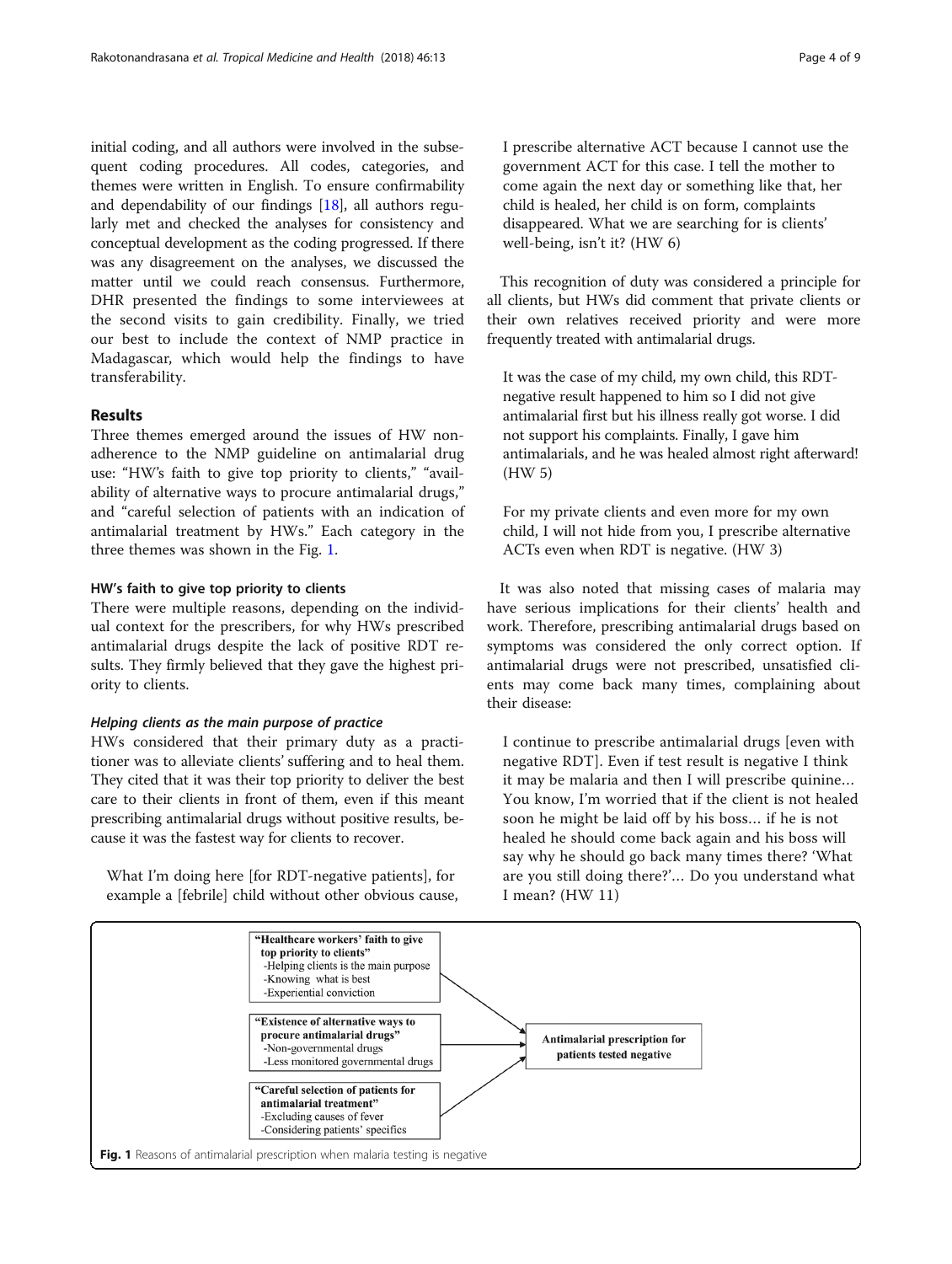# We know what is best

HWs said that the final decision to prescribe an antimalarial drug, like any other prescription, rested on them, irrespective of what standardized guidelines or other authorities said. HWs reluctantly and partially followed the guideline that they perceived as a top-down order due to the requests from the Ministry of Health as well as occasional tough enforcement exercised by the regional malaria staff.

That's clear, it's just an order … before I denied [the recommendation] because I was not convinced, but a regional malaria staff member came here, … she 'shouted to me', that is the right word 'she shouted to me'...it's somehow like we do not have right to understand …I asked an explanation and I got this [showing a note from the Ministry of Health]. (HW 9)

It's curious that it seems that we (doctors) are the worst among educated people, we repeat only what is written in this book [NMP], we are not reasoning at all but following only what is said to do but there are something on which we should use our brain, for this case we should do this, for another case we should do this but not following only what is said inside this book. (HW 5)

Only prescribers had the individualized, detailed information about the lives of each client; put simply, it was claimed that they only knew the client's perception of the disease and their real need. Indeed, treatment decisions were context-bound, with HWs deciding the treatment appropriateness on a case-by-case basis. HWs perceived that official guidelines failed to allow for this reality of practice:

They [malaria program staff] implement policy, which is their work; we are technicians, we are using techniques [meaning that whatever policy requests, only the prescribers find what is good for clients]. (HW 7)

Clients often presented after self-treatment with an unknown dose of an unknown antimalarial drug for unknown durations, then HWs would question the reliability of RDT-negative results. Moreover, given the limited possibility of optimal follow-up, once the client went home, HWs wondered whether or not treating testnegative clients was truly safe. In such situations where healthcare was not performed in an ideal way, the HWs believed that only they could evaluate the individual needs of each client. The HWs' concern about missing cases of malaria, which may quickly become complicated, pushed them to favor prescribing antimalarial drugs before the disease "opens out" (HW 12)

# Experiential conviction

Antimalarial use was also justified based on accumulated, successful experiences in their career. For HWs, prescribing an antimalarial has been the most commonly used and most successful way to manage cases of fever. One HW stated:

Since I started working, presumptive diagnosis alone has been used, and I see that this way to diagnose has been good for clients. (HW 5)

HWs also believed in other advantages of antimalarial drugs, like the anti-inflammatory and antipyretic effects, which they had learned from their own experience or from colleagues. It was reported that a less-than-standard dose of quinine was prescribed for this purpose:

"For this matter, the reason I prescribe antimalarial drugs…when it [RDT] is negative I don't think any more to malaria but I use it for the anti-inflammatory effect of quinine because I heard that, so the reason I prescribe it [quinine] was to reduce quickly the fever but not for malaria… that is my idea." (HW 14)

"I want to mention one more thing about the reason of using quinine. We have quinine in stock, and they are there to be used, if we don't use them, they will just reach their expiration date, so I use them because of their anti-inflammatory effects." (HW 15)

# Availability of alternative ways to procure antimalarials

No HWs reported the use of government-approved ACT (artemisinin-amodiaquine) without a positive RDT result because medical records of government-approved ACT prescriptions and RDT test results performed at their PHFs were strictly monitored by DHS. However, regardless of whether HWs were working at private or public PHFs, they could prescribe antimalarial drugs both inside and outside their workplace. For example, it is possible to obtain antimalarial drugs outside PHFs, particularly at local pharmacies, where prescribers from PHFs can send their clients to procure alternative antimalarial drugs.

#### Using non-governmental drugs

It is not rare for HWs to prescribe ACTs like artemetherlumefantrine or artesunate-amodiaquine for clients who tested negative. For these ACTs, there is no explicit restriction on their use in the NMP. HWs prescribed them because "Not explicitly forbidden' means it is allowed to use, doesn't it?" (HW 12)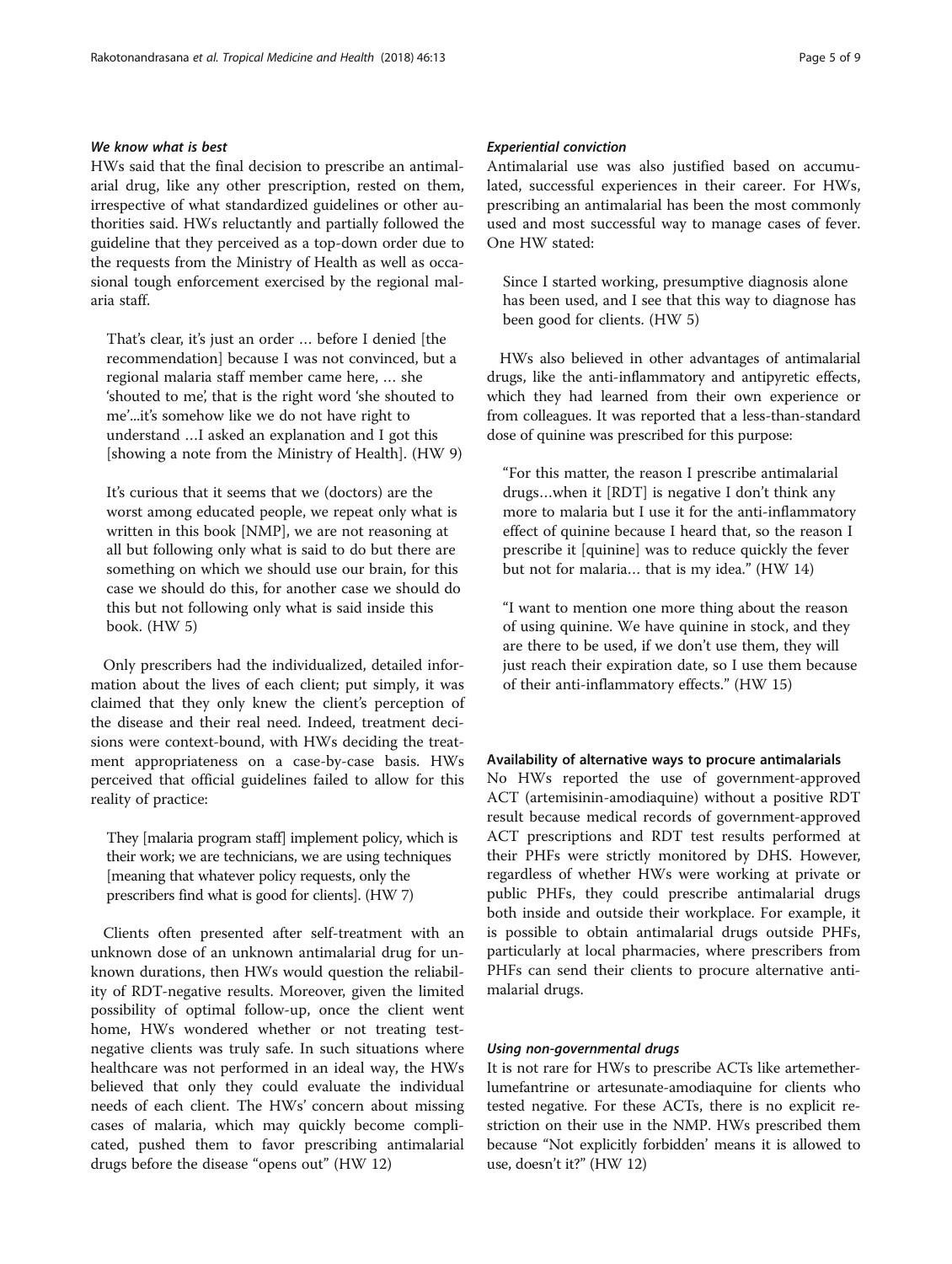# Using less monitored drugs

Several antimalarial drugs, other than the approved ACT combination, were stored under different levels of strictness but were still available. For example, although both SP and quinine tablets were supplied to PHFs on the basis that they would be used for pregnant women, HWs could order and stock more numbers of these drugs than those expected for practical use because the status of supply and use of these drugs was not strictly monitored. The remaining antimalarial drugs could easily be used in place of ACTs if patients had a negative test result. A HW said "These antimalarial drugs were for what if not clients?" (HW 15) when referring to the large stock available at hand. Some HWs continued to prescribe SP or quinine outside their indications, but others started to partially follow the indications set out by the NMP.

… SP is available but we do not use them. SPs are for pregnant women only. We do not use them for patients. (HW 3)

As for SPs, I do not use them for curative treatment. They are only for pregnant women. I do not use them. (HW 6)

That is the rule already set out; every time RDT is not positive, there should not be any more antimalarial prescription, neither SP nor quinine, that is the rule. For us, SPs are only for women attending antenatal visits, but I prescribe some [for my patients]. (HW 15)

# Careful selection of patients with an indication of antimalarial treatment by HWs

HWs did not prescribe antimalarial drugs to everyone with negative test results. Prescribing antimalarials for RDT-negative patients was not just a way to simplify their job. Rather, there was a specific population for whom they chose to prescribe antimalarials. Each prescriber had accumulated experience on the use of antimalarial drugs and carefully chose what to prescribe according to the client's need, including consideration of the client's physical condition, preference, and economic status.

# Causes of fever excluded

HWs employed standard diagnostic reasoning to decide what antimalarial to prescribe, and how and when a client presents with fever. This included collecting information, considering test results, and deciding whether guideline criteria were met. When only "isolated fever" was found, or when febrile clients had typical signs of malaria (e.g., headache, vomiting, shivering), HWs often prescribed antimalarial drugs. By contrast, most HWs did not prescribe antimalarial drugs when the test results were negative and there were other symptoms like cough, rhinorrhea, or pharyngitis:

My decision [to prescribe antimalarial drugs or not] is based on symptoms. Particularly, when I don't find any other explanations for fever, I prefer to consider that malaria may be there. For me, the priority is clients' well-being: Does the child cough? No! Does the child have diarrhea? No! There is no identifiable cause for fever, but RDT is negative… then I may prescribe antimalarials. (HW 13)

Every time I see a case of fever with backache and something like that… I think I go directly to [the diagnosis of] malaria [and prescribe antimalarial drugs]. (HW 11)

The clients' temperature also affected the choice of antimalarial. Oral medications (e.g., SP tablets, quinine tablets, and chloroquine tablets or syrup) were prescribed when the clinical situation was considered less risky (i.e., lower temperatures). However, when there appeared to be a severe disease, with a temperature around 40 °C, the parenteral route (quinine injection) was preferred. Oral tablets were also converted to parenteral injections if the response to oral therapy was poor. In addition, client preference for injection or oral tablets influenced the HWs choice of route for quinine administration.

## Looking at specifics

Treatment history influenced antimalarial drug prescribing, with or without antibiotics. HWs stated that they may use antimalarial drugs despite a negative RDT result if a client has persistent fever despite previous treatment with antibiotics. In contrast, patients' failure to recover with antimalarial alone eventually leads to the addition of antibiotics. They also reported that a recent trip to a high-endemic region would increase the likelihood of prescribing an antimalarial. Many children were also given antimalarial drugs despite negative test results:

We practice according to each case … for children with fever, I prescribe antimalarial drugs … that's why I said "according to each case" … if clients have signs of sore throat, I don't prescribe [antimalarial drugs]. (HW 07)

By contrast, where there was a regular and continuous use of insecticide-treated bed nets, this limited antimalarial prescribing. Other test results (e.g., microscopy, Widal test for typhoid fever) were also used to inform antimalarial prescribing practices, and the adverse effects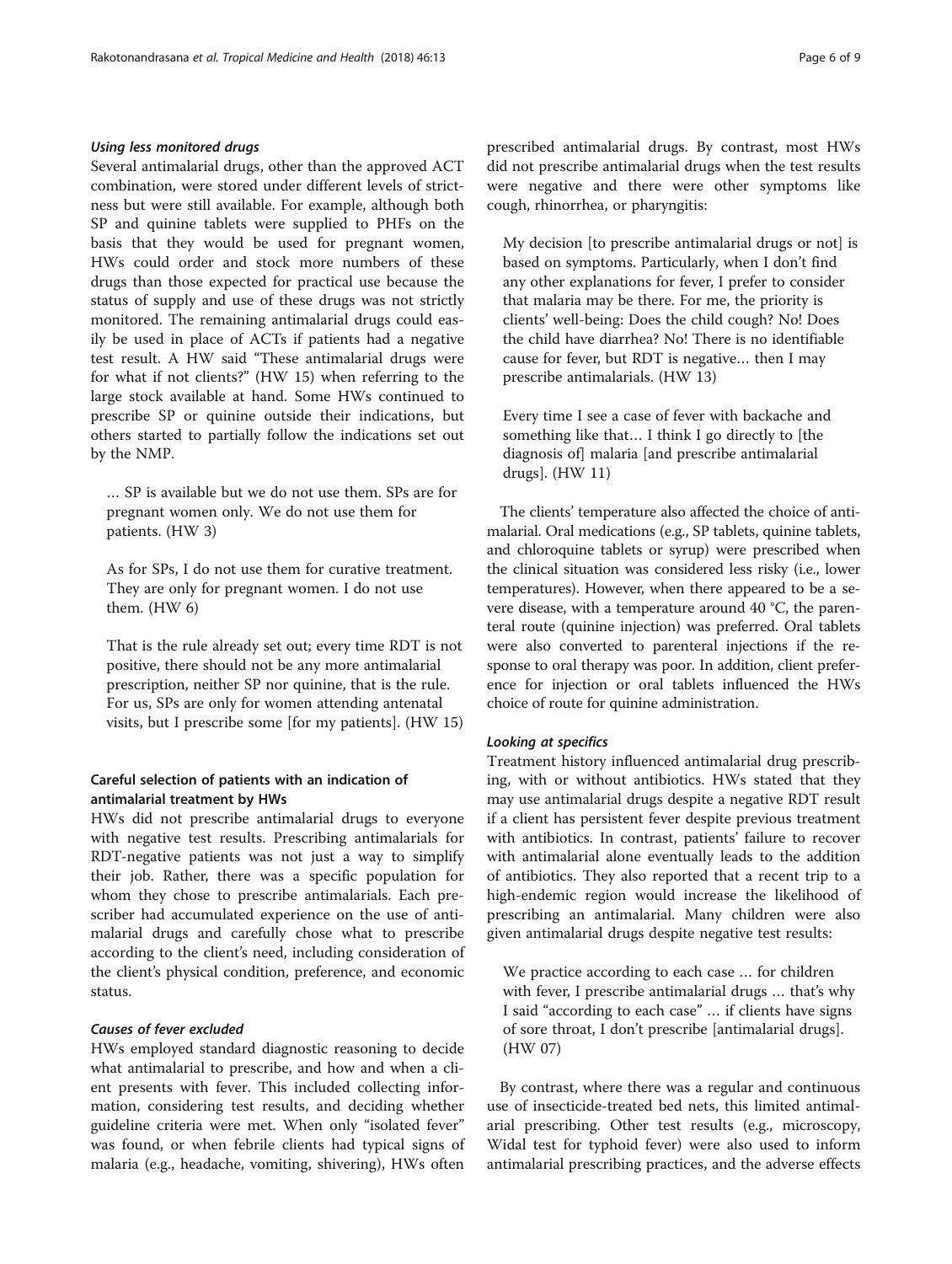of antimalarial drugs were of serious concern to the HWs. For example, more frequent side effects and intolerance were reported with amodiaquine-based ACTs compared with the other medications. Finally, HWs also considered a client's economic status, specifically prescribing ACTs sold at very reasonable prices through social marketing if clients had a poor economic status; the more expensive ACTs (e.g., artemisinin-lumefantrine) were only prescribed for those who could afford them. Thus, HWs took multiple client factors into consideration when determining what to prescribe.

#### **Discussion**

In this study, we examined why and how HWs in PHFs did not adhere to the national prescribing guideline set out by the NMP. The reasons for non-compliance with the guideline can be categorized into prioritizing client beneficence, clinician independence for prescriptions, and belief in the effectiveness of antimalarial drugs. In case of negative RDT results, both clinical and nonclinical factors influenced case and antimalarial drug selections. This study highlights issues in translating national policy into individual clinical practice and emphasizes the need to develop a policy that is congruent to the mindsets and working contexts of practitioners for effective policy implementation. This is one of the first attempts to elucidate the experience of prescribers that mostly comprised physicians, unlike some other studies in which non-physician prescribers were interviewed [\[19](#page-8-0), [20\]](#page-8-0).

HWs justified their prescribing behavior by clinician autonomy based on the ethical principle of client beneficence. Antimalarial drugs were used to reinforce their belief that this was appropriate. HWs considered that clinician independence had priority over national policy with respect to client beneficence. A review of clinicians in developed countries indicated that one third considered that guidelines reduced their autonomy and oversimplified medicine  $[21]$  $[21]$ . The belief that clinicians should retain independence could be a potential barrier to guideline adherence. It is important for policymakers to consider and emphasize such clinical perspective when defining the efficacy, effectiveness, and efficiency of RDT-based diagnosis and treatment. This relationship between clinician autonomy and over-prescription has rarely been explored in previous literature; in contrast, reports have revealed that clinicians are more passive, being influenced by patient preference, peer pressure, and fear of misdiagnosis [\[19\]](#page-8-0).

The concept of evidence-based guidelines for clinical practice was originally advocated for informed patient decision-making and rational social judgments, where practical guideline was defined as "systematically developed statements to assist practitioner and patient decisions about appropriate health care for specific clinical circumstances" [[22](#page-8-0)]. Our study revealed that policy administrators urged HWs to adhere the national policy without a detailed explanation of its concept and objective to HWs. Clinicians, policy administrators, and policymakers should have a consensus through dialog that the national policy and guidelines also have every respect for client beneficence. Further, to avoid conflict between clinician independence and guidelines, policymakers should take care to distinguish the scope of a guideline and the range of discretionary decisions available to the clinicians. Past experience of antimalarial use before RDTs has led to strong beliefs in the continued use of the drug among HWs. This is consistent with the results from other studies [\[23](#page-8-0), [24](#page-8-0)]. Additional beliefs about the drug benefits, including anti-inflammatory and antipyretic effects, justified their continued use. The origin of this belief was unclear, but it seemed to be strengthened by the shared experience.

Although low clinical risk has been demonstrated when not prescribing antimalarial drugs for test-negative cases [[25](#page-8-0)], not offering malaria treatment for false-negative cases might also be inappropriate because the conversion rate from negative to positive RDT can be high [\[26](#page-8-0)]. The effectiveness of the RDT-based strategy is sensitive to malaria endemicity [\[27\]](#page-8-0). Consequently, letting HWs know of the endemicity in the region may be an important strategy. The issue is even more important as malaria incidence is dramatically decreasing during the last 10 years in many parts of the world including Madagascar, and less febrile illnesses are due to malaria [[3](#page-8-0)].

According to the interviewees, there remains a large antimalarial stock in health facilities, and different types of antimalarials, including non-governmental ACTs, are easily available outside health facilities. Addressing the control of antimalarials both inside and outside PHFs should be a priority if the goal of limiting excess antimalarial use is to be realized. Ideally, all medications should be closely monitored at both PHF and pharmacy levels. Accurate information about the numbers of pregnant women expected to attend PHFs should also be monitored to ensure adequate, but not excessive, supplies of SP. Especially, it may be difficult to control antimalarial drugs at private PHFs, and it remains a significant issue.

It may be important that HWs receive further training about the characteristics of non-malarial illnesses, other available tests, correct and updated information on malaria epidemiology, and possible harms of using non-ACTs, in addition to the NMP protocol. Understanding and anticipating the course of non-malarial febrile illnesses could reassure HWs that it is appropriate not to give antimalarials. Additional education on other available tests, such as full blood count, C-reactive protein, urine strip test, and/or Widal reaction, or at least teaching regular diagnostic assessment process, should also be helpful. It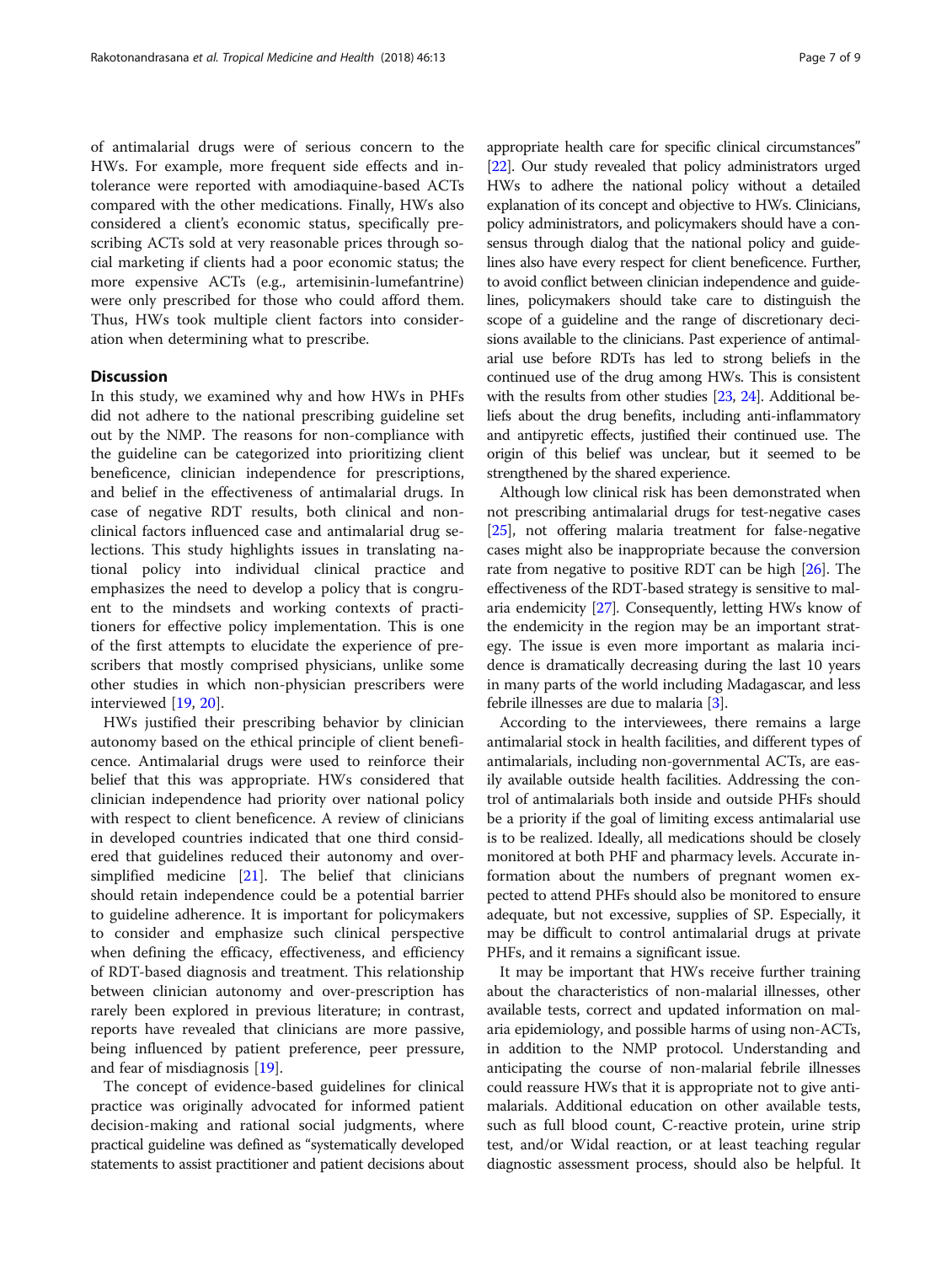should also be educated that the incidence of malaria has been decreasing in Madagascar [\[16\]](#page-8-0). Therefore, HWs need to be kept informed so that they can have realistic expectations of the possibility of a febrile patient having malaria.

Lastly, it may also be important that policymakers more clearly understand the clinicians' perspective, appreciating their willingness to provide best possible care for individual patients that they handle. By mutually understanding each other's perspective, a good balance can be achieved between individual benefits and those of the society.

We identified the limitations of this study. First, this study has been conducted in a specific setting with one defined malaria strata in Madagascar. Therefore, the generalization of the findings of this study to other malaria-endemic settings is limited. Second, our interpretation was derived from the analysis of translated transcripts, with possible loss of specific cultural meanings and nuances. However, the fact that interviews were conducted, transcribed, and translated by the first author who is a native speaker of the language used during interviews and that regular discussions were conducted between coauthors throughout the study may limit such a loss. Third, our study did not focus on the interaction between clinicians and patients. There may be a tension between HWs and patients which can influence HWs' prescribing behavior. Further study on the interaction between HWs and patients including interviews from patients is necessary. Fourth, HWs may have changed the prescribing behavior for RDT-negative cases since this study was conducted in 2008–2009. Though the latest formal information on prescribing behavior related to RDT results in the study site was not available, a recent study in Madagascar pointed out HWs' lack of trust on RDT results and prescribing quinine for RDT-negative patients [\[28\]](#page-8-0). To update our knowledge, an evaluation on the current HWs' adherence to RDT results is needed. Finally, this study did not explore HWs' behavior when they prescribed concomitantly antimalarial and antibiotic for fear of insufficient treatment. It would be useful to further investigate whether such behavior and perception is the reason for over-prescription.

# Conclusions

Although the guidelines by the WHO and NMP require that only RDT results inform antimalarial prescriptions, complete adherence is difficult to achieve in Madagascar's primary care context for of a multitude of factors. Notable among these is the basic tension between the HWs autonomy for clinical practice versus the adherence to national policy. However, justification based on client beneficence was compounded by the fact that antimalarial procurement was relatively easy in most situations, indicating that efforts to modify both factors are

needed if WHO and NMP guidance is to be realized. Interventions may include giving more information to HWs, educating HWs, limiting the availability of antimalarial drugs, monitoring the prescribing of antimalarials more closely, and ensuring consistency among the different guidelines. Practitioners rightly place the safety of the patient in front of them as their top priority; therefore, guidelines need to be tailored to the contexts in which they will be delivered, taking care to ensure that the concerns of practitioners are addressed.

#### Abbreviations

ACT: Artemisinin-based combination therapy; DHS: District health service; HW: Healthcare worker; IMCI: Integrated Management of Childhood Illnesses; NMP: National Malaria Program; PHF: Primary health facility; RDT: Malaria rapid diagnostic test; SP: Sulfadoxine-pyrimethamine; WHO: World Health **Organization** 

#### Acknowledgements

We wish to express our gratitude to all HWs, who accepted to participate in this study. We are also grateful to Dr. Raymond Daniel, the Regional Director of Health, and to all regional malaria program staff in Toliara for their generous support in making this study possible.

#### Funding

This study was funded by the JSPS KAKENHI (Grant numbers JP22590487 and JP25305023).

#### Availability of data and materials

Our datasets generated and/or analyzed during the current study are available to the extent permitted by Madagascar Ministry of Health and the Tokyo Women's Medical University policies.

#### Authors' contributions

All authors conceived the study design. DHR collected the data, prepared the data for analysis, and drafted the manuscript. All authors participated in the analysis of data, interpretation of the results, and revision of the manuscript and approved the final version.

#### Ethics approval and consent to participate

This study protocol was approved by the Regional Representative of the Ministry of Health in Toliara, Madagascar, and by the Ethical Committee of Tokyo Women's Medical University, Japan (No.1874; No. 2967). Written informed consent was obtained from all participants.

#### Consent for publication

Our manuscript does not contain any personally identifiable information.

#### Competing interests

The authors declare that they have no competing interests.

#### Author details

<sup>1</sup> Centre Hospitalier Universitaire Antananarivo-Hôpital Mère-Enfant Ambohimiandra, 101 Antananarivo, Madagascar. <sup>2</sup>École Doctorale-Nutrition Environnement Santé, Université de Mahajanga, 401 Mahajanga, Madagascar. <sup>3</sup>Department of International Affairs and Tropical Medicine, Tokyo Women's Medical University, 8-1 Kawada-cho, Shinjuku-ku, Tokyo 162-8666, Japan. 4 Graduate School of Economics, Hosei University, 2-15-2 Ichigaya Tamachi, Shinjuku-ku, Tokyo 162-0843, Japan. <sup>5</sup>Department of Gerontological Home-Care and Long-Term Care Nursing, Graduate School of Health Sciences and Nursing, Faculty of Medicine, The University of Tokyo, Hongo 7-3-1, Bukyo-ku, Tokyo 113-0033, Japan.